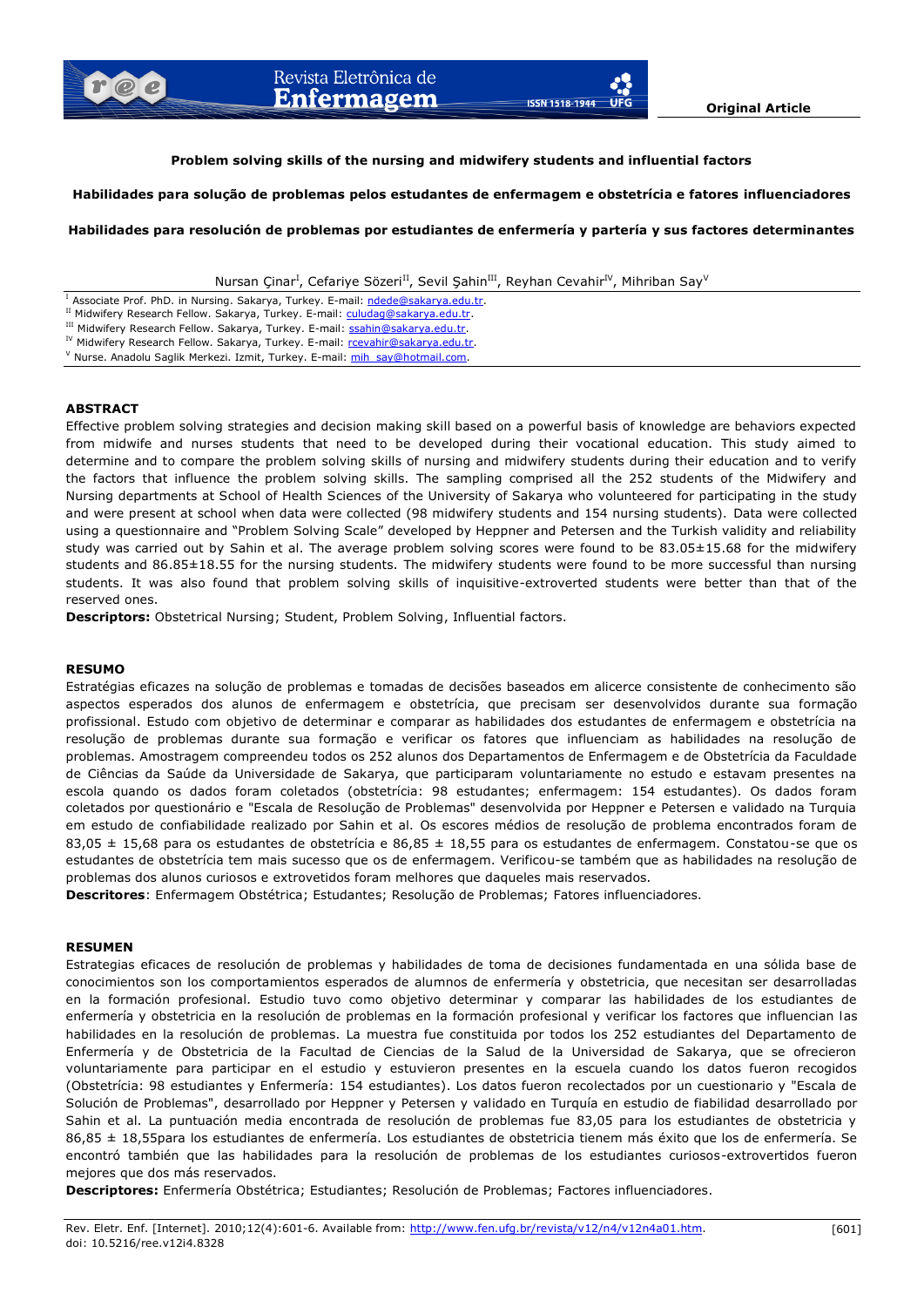# **INTRODUCTION**

Problem solving is essential in nursing. The development of a problem solving for nursing has been one of the most important changes in nursing last decade $(1-2)$ .

Problem solving is accepted to be an intellectual process requiring reflecting and creative thinking. It is known that the problem solving education increases the skills of the students in coping with the difficulties all along the undergraduate education program, and an education integrated with the special enterprising strategies such as gumption and social skills education develops the problem solving skills<sup>(3-5)</sup>.

Education is an ongoing process, providing personal and professional stimulation to improve life. Human life is full of problems of different numbers and structures which need to be solved. Thus, today's society requires that the individuals be creative, critical, analytically-thinking and able to produce effective solutions to the problems they face with. Problem solving skill is the level of attaining the knowledge which leads the person to the solution and applying this knowledge to the solution of the problem by integrating them in a way which is ready to use<sup>(6)</sup>.

Problem solving is an important but little understood part of the contemporary nursing and midwifery. Individualized nursing care necessitates the recognition and solution of the health problems of the patients. And this requires the problem solving approach. Understanding this process completely and correctly and using them in patient care is the basic condition of the development of the professional skills<sup>(7)</sup>. The learning experiences performed by means of the problem solving approach makes it possible for the students to attain a development in their knowledge, skills and attitudes regarding the cognitive, perceptual and kinetic fields<sup>(3,8)</sup>. Teaching nursing students how to use the nursing problem solving process (nursing process) is critical to their ability to provide quality nursing care<sup>(1)</sup>.

Nursing and midwifery students have to face some unique problems such as a hospital-medical centre environment, the personalities of various members of the medical team, and all the drama, trauma, joy, and sorrow found in a hospital, as well as having to cope with the usual problems a university student may encounter; therefore, a high degree of stress is involved in nursing education. An education involving such a degree of stress also affects the problem solving skills of the students. Both nurses and student nurses are expected to be able to choose the best solution for the problems encountered by patients in order to meet their needs. However, it was found in a research study among nurses that they were lacking in problem formulation skills<sup>(4,7)</sup>.

In a research study among students, it was found that they were lacking in problem solving skills(7) **,** but in today"s complex health care environment, nurses must be able to solve problems accurately, thoroughly, and quickly. These skills must begin at school and continue in health care**.**  Therefore it is important to determine the problem solving abilities and influencing factors $(7)$ .

Nursing and midwifery are dynamic processes planning the patient care under the bodily, emotional and social health requirements of the individuals from every segment of the society, putting these plans into application and evaluating this care plan in a systematic way. In order for the nurse/midwife to solve the problems of individuals, they are required to focus on their independent functions and to use intellectual skills such as critical thinking, decision making and problem solving while performing these functions.

This skills are needed for managing the growing complexity of the professional nursing role<sup>(9)</sup>. Problem solving is the production and attainment of the various potentially effective alternatives in order to cope with the problem and increasing the probability of choosing the most effective one among these alternatives. With the nurses and midwives using the problem solving skills effectively, both the professionalization of the occupation will be contributed and the quality of the patient care will be improved<sup>(3-4)</sup>.

In Turkey, the nursing and midwifery education is given as a 4-year vocational education after the 4 year high school education. In the theoretical and practical education of the nursing and midwifery students, the educational methods and techniques which support their problem solving skills are preferred. The methods and techniques which can develop the problem solving skills of the students should continually be revised and developed $(4,10-12)$ . The present study, which we carried out with the purpose of contributing to the fulfillment of this necessity, has as objective to determine and to compare the problem solving skills of the nursing and midwifery students during their education and to verify the factors that influence the solving problem skills.

# **METHOD**

This is a descriptive and exploratory study designed to determine the relations among variables. The sample consisted of 252 students, 154 nursing students and 98 midwifery students, from School of Health Sciences, the University of Sakarya (19-24 March 2007), who agreed to participate in the research. Necessary permission was taken from the school administration and students before the study*.*

Data were collected by using a questionnaire and "Problem Solving Scale" The first part of the form contained questions about the students' ages, number of siblings, the education levels of their parents, the place they lived in and the number of years of school education. And it also included information to be used for the evaluation of the student"s problem solving skills, his/her success level at school and the identification of his/her psychosocial situation.

The second part of the form was devoted to the Problem Solving Inventory developed by Heppner and Peterson<sup>(13)</sup>. The inventory's reliability and validity for our country had been tested by Şahin et al<sup>(14)</sup>. The reliability and validity tests statistical results indicated that the measurement model was highly valid. The Problem Solving Inventory aims to assess the self-confidence and feeling of self-control of the individual in problem solving.

The inventory can be used to determine how an individual approaches or copes with a problem and consists of 35 items that are assessed on a Likert scale of 1-6 by the participant. "1" denotes "totally agree" whereas "6" denotes "totally disagree". The items contain positive and negative judgments about problem solving, and the negative judgments are later reversed while the scores are being evaluated. Low scores indicate effectiveness as well as having the behavior and attitudes for successful problem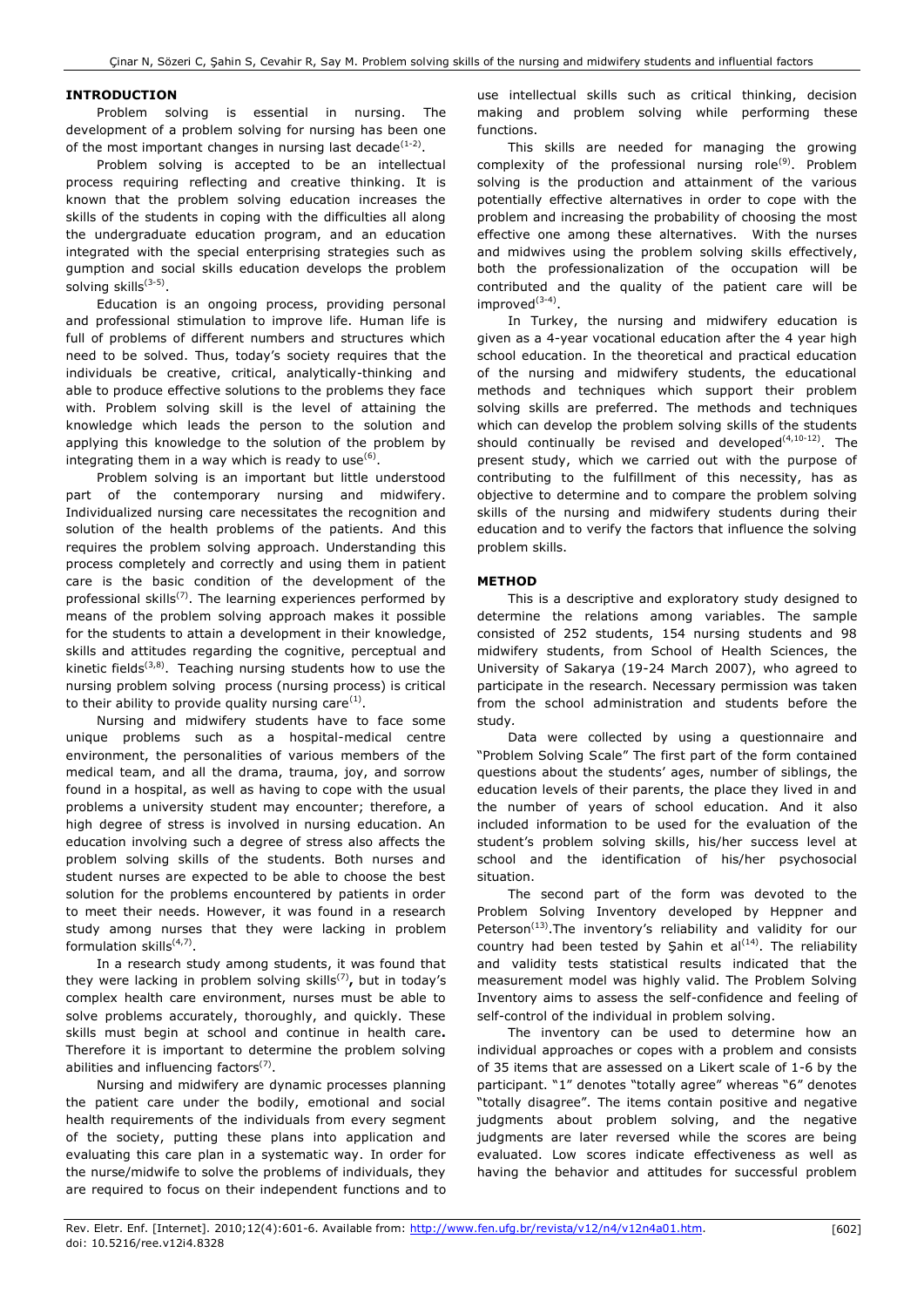solving. High scores indicate an inability to reach a successful solution when faced with a problem.

Descriptive statistical, percentage, average and analysis of variance were used in evaluating the data.

# **RESULTS**

All 252 students completed the questionnaire. 154 of the respondents were student nurses and 98 were student midwives. 62 of all participants were  $1<sup>st</sup>$  year students, 65 of them were  $2^{nd}$  year students, 67 were  $3^{rd}$  year and 58 were 4<sup>th</sup> year students. 247 students, which are almost all of the participants, were single. When the educational status of the participants' mothers was examined, most of them (190) were found be literate or first school graduates. Fathers were either literate or primary school graduates. 75 of the fathers were elementary/high school graduates and 31 had higher school or university education.

51.2 % of the students were 21-23 years old, 130 of them lived in dormitories, 51 with their families, 6 with their

relatives and 65 with their friends. It was found that the average score of the students' problem solving was 85.37**±**17.56. When the average scores of the students were compared, it was seen that the students in midwifery found themselves most successful in problem solving, their average score being 83.05**±**15.68. On the other hand, students in the nursing department considered themselves to be less successful in problem solving; their average scores were 86.85**±**18.55.

It can be seen in Graphic 1 that the problem solving scores of the last grade nursing and midwifery students are better. Besides, the average problem solving score of the midwifery students is higher than the average problem solving score of the nursing students. Both the difference between the nursing and midwifery grades and the difference between the departments are statistically meaningful (F: 2.247, p: 0.020).





It can be seen Table 1 that among the nursing students, the ones that evaluated themselves successful in their problem solving skills had higher scores from the problem solving skills scale. It was also found that the problem solving scale average score for the students evaluating themselves as 'successful' and 'very successful' was statistically meaningfully higher than that of the ones who evaluated themselves as 'partly successful' and 'unsuccessful' (F: 6.98, p: 0.00).

| <b>Problem Solving Score</b> |     |                        |        |         |  |
|------------------------------|-----|------------------------|--------|---------|--|
| <b>Self Evaluation</b>       |     | <b>Problem Solving</b> |        |         |  |
|                              | n   |                        | $±$ Sd | F/p     |  |
| Unsuccessful                 |     | 115.20                 | 18.49  |         |  |
| Partly Successful            | 57  | 90.36                  | 19.46  | F: 6.98 |  |
| Successful                   | 83  | 83.86                  | 16.40  | p: 0.00 |  |
| Verv Successful              | a   | 76.33                  | 13.98  |         |  |
| <b>Total</b>                 | 154 | 86.85                  | 18.55  |         |  |

It can be seen Table 2 that among the midwifery students, the ones that evaluated themselves successful in their problem solving skills had higher scores from the

problem solving skills scale. It was also found that the problem solving scale average score for the students evaluating themselves as 'successful' and 'very successful'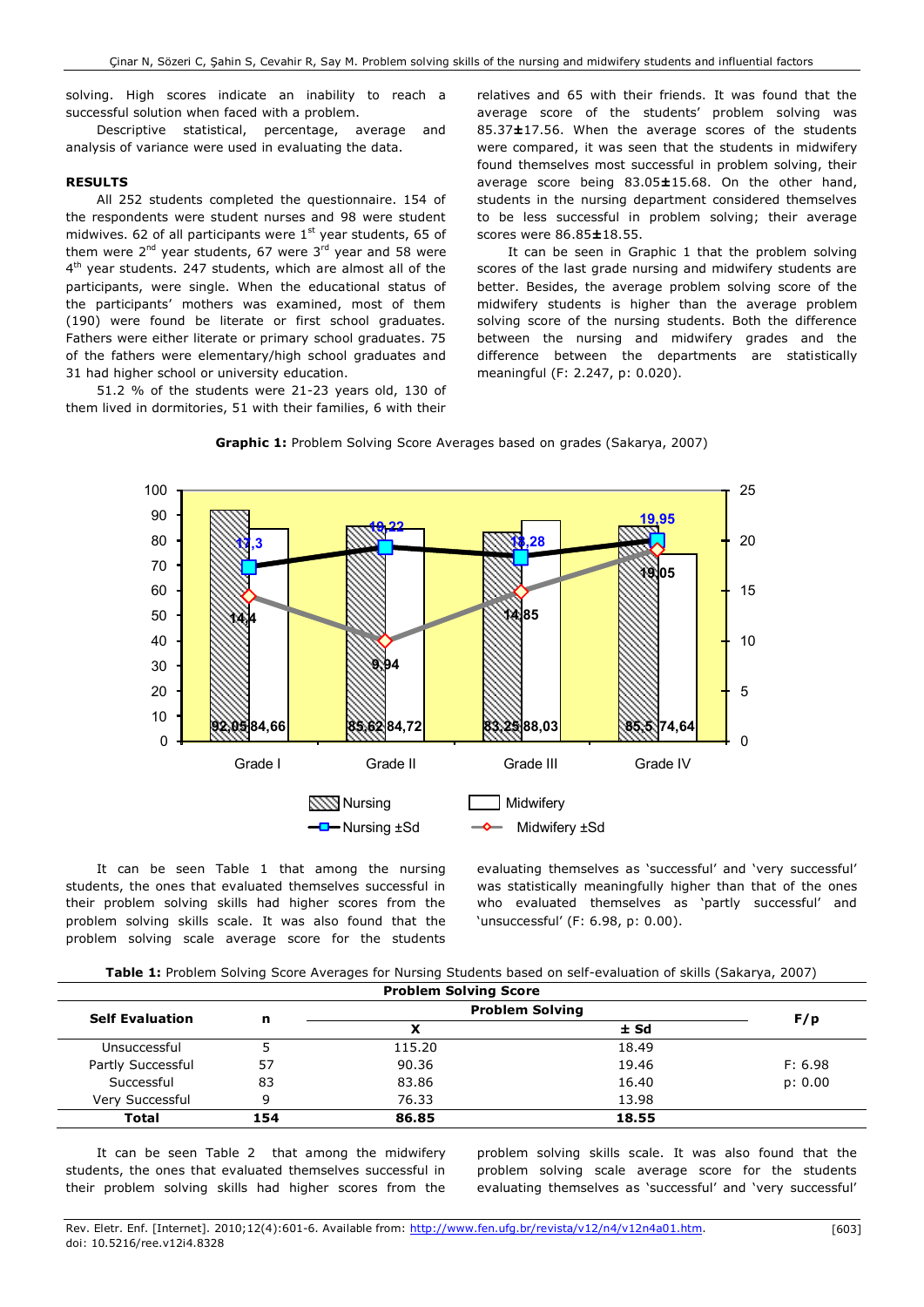**Table 2:** Problem solving Score Averages for Midwifery Students

was statistically meaningfully higher than that of the ones who evaluated themselves as 'partly successful' and 'unsuccessful' (F: 5.23, p: 0.02).

| <b>Problem solving Score</b> |    |                        |        |          |  |  |
|------------------------------|----|------------------------|--------|----------|--|--|
|                              |    | <b>Problem Solving</b> |        |          |  |  |
| <b>Self Evaluation</b>       | n  | x                      | $±$ Sd | F/p      |  |  |
| Unsuccessful                 |    | 108.66                 | 23.00  |          |  |  |
| Partly Successful            | 31 | 87.22                  | 13.59  | F: 5.23  |  |  |
| Successful                   | 54 | 80.66                  | 15.34  | p: 0.002 |  |  |
| Very Successful              | 10 | 75.30                  | 12.34  |          |  |  |
| Total                        | 98 | 83.05                  | 15.68  |          |  |  |

It can be seen Table 3 that a statistically meaningful difference was found between the success of the students in school and their problem solving score averages. The students evaluating themselves as successful in school were found to be successful in problem solving as well.

**Table 3:** Success of Students in School and Their Problem Solving Score Averages (Sakarya, 2007)

| <b>Problem Solving Score</b> |     |                        |           |         |  |
|------------------------------|-----|------------------------|-----------|---------|--|
| <b>Success Level</b>         |     | <b>Problem Solving</b> |           |         |  |
|                              | n   | Mean                   | <b>SD</b> | F/p     |  |
| Unsuccessful                 |     | 90.05                  | 14.98     |         |  |
| Partly Successful            | 132 | 89.07                  | 18.62     | F: 9.18 |  |
| Successful                   | 103 | 79.85                  | 15.04     | p: 0.00 |  |
| Total                        | 252 | 85.37                  | 17.56     |         |  |

It can be seen Table 4 that the students evaluating themselves as "successful" and "very successful" in clinical practice were found to get higher scores from the problem solving skill scale and the difference between them and the

students evaluating themselves as "partly successful" and 'unsuccessful' was statistically meaningful (F: 6.73, p: 0.00).

| <b>Table 4:</b> Student Self-Evaluation on Success Levels in Professional |
|---------------------------------------------------------------------------|
| Practice and Problem solving Score Averages (Sakarya, 2007)               |

|                                            | <b>Problem solving Score</b> |                        |           |         |  |  |  |
|--------------------------------------------|------------------------------|------------------------|-----------|---------|--|--|--|
|                                            | n                            | <b>Problem Solving</b> |           |         |  |  |  |
| The Success Level in Professional Practice |                              | Mean                   | <b>SD</b> | F/p     |  |  |  |
| Unsuccessful                               |                              | 109.00                 | 11.31     |         |  |  |  |
| Partly Successful                          | 71                           | 92.01                  | 18.21     | F: 6.73 |  |  |  |
| Successful                                 | 156                          | 82.73                  | 16.53     | p: 0.00 |  |  |  |
| Very Successful                            | 23                           | 80.73                  | 16.31     |         |  |  |  |
| <b>Total</b>                               | 252                          | 85.37                  | 17.56     |         |  |  |  |

As can be seen in the Table 5, the inquisitive  $$ extrovert students were found to have better problem solving skills than the reserved ones. The difference between then was found to be statistically meaningful (F: 3.29, p: 0.039).

| <b>Table 5:</b> Self-Evaluation of Students and Problem solving Score Averages (Sakarya, 2007) |  |  |  |
|------------------------------------------------------------------------------------------------|--|--|--|
|                                                                                                |  |  |  |

| <b>Problem solving Score</b> |     |                        |       |          |  |  |
|------------------------------|-----|------------------------|-------|----------|--|--|
| <b>Self Evaluation</b>       |     | <b>Problem Solving</b> |       |          |  |  |
|                              | n   |                        | ±Sd   | F/p      |  |  |
| Reserved                     | 49  | 90.97                  | 16.48 |          |  |  |
| Logical                      | 145 | 84.42                  | 16.79 | F: 3.29  |  |  |
| Inquisitive - extrovert      | 58  | 83.01                  | 19.55 | p: 0.039 |  |  |
| Total                        | 252 | 85.37                  | 17.56 |          |  |  |

It was found that the students seeking the help of a professional when they have a problem were more successful in problem solving (F: 4.86, p: 0.00).

The students assessing themselves as 'good' in terms of their psychological state were successful in problem solving. The difference between them is statistically meaningful (F: 9.58, p: 0.00).

It was also determined that there were no correlations between the problem solving skills of the students and the school they had graduated from, the place they had been born, the educational background of their parents, the type of their family and the number of the family members (F: 0.578 p: 0.67, F: 1.12 p: 0.34, F: 0.79, 0.53, F: 0.90 p: 0.46, F: 1.06 p: 0.34, F: 1.45 p: 0.18).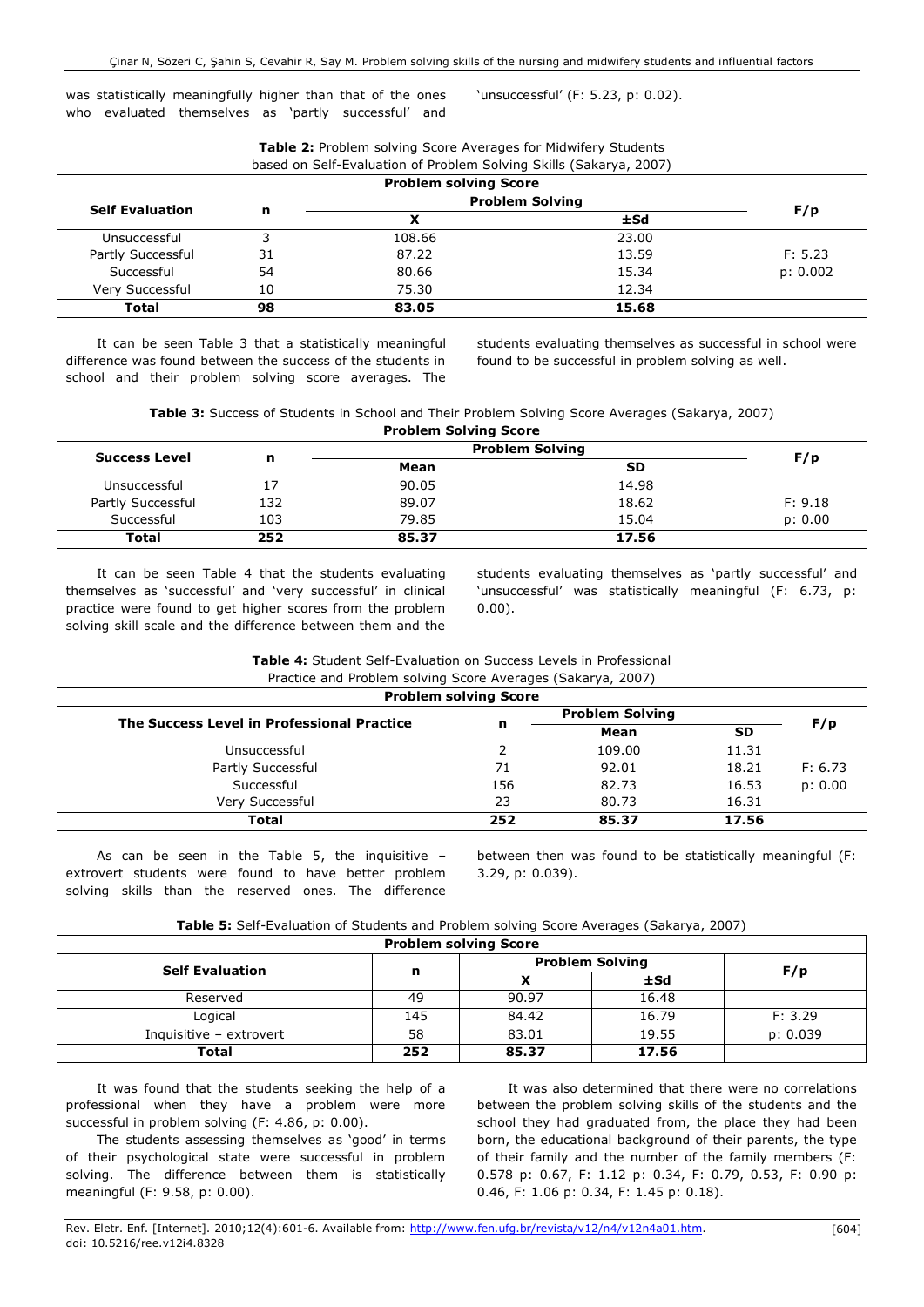## **DISCUSSION**

All of the 252 students at the University of Sakarya"s undergraduate Nursing and Midwifery school participated in this research that was aimed to determine the problem solving skills of the students and the relation among variables. It was found that the total average score of the students" problem solving was 85.37 **±** 17.56. The average scores showed a similarity with results obtained from a similar studies among midwifery and nursing students by using the same scale $(4,7)$ .

 $Altun^{(7)}$  found that the total average problem solving score of the students was 83.54 **±** 19.14. The fact that the problem solving scores of the last grade students are better than the ones of the first grades shows that the nursing and midwifery educations influence the problem solving skills of the students in a positive way. Besides, it was determined that the average problem solving skills score of the midwifery students were higher than nursing students.

In fact, the nursing process is a problem solving process. It is also the most commonly cited component for many nursing programs<sup> $(1,14-15)$ </sup>. It is not seen that the evidence-based research that explain the reason for the high score at midwifery about problem solving skills.

It had also been reported in Altun's study that the midwives had been more successful in problem solving<sup>(7)</sup>.

Nursing Grade III students and Midwifery Grade IV students evaluates themselves as more successful in problem solving (F: 2.247, p: 0.020). It was determined that the problem solving skills of the students improved with the increased number of years of education. Can and her colleagues in a study showed the problem solving skills to increase with the increasing number of years of education<sup>(3)</sup>. Altun's study also showed this<sup> $(7)$ </sup> The fact that the individual learning increases in the last grade students, that the methods making the students more active are employed and that the students have a tendency towards research increase their problem solving skills. It is mentioned that problem solving skills of students can be promoted in Wang and colleagues' studies<sup>(12)</sup>.

A statistically meaningful difference was found between the self-description of the students and their problem solving score averages (F: 3.29, p: 0.039). The students describing themselves as 'reserved' was found to be less successful in problem solving than the ones who approach to problem solving "logically". The students who were the most successful in problem solving were found to be the ones who describe themselves as "inquisitive" and 'extrovert'. When the fact that examining the solution alternatives and decision making are important stages of problem solving is taken into consideration, this result should be deemed normal.

Self- awareness is important in any interaction. Selfawareness is the process of understanding one's own beliefs, thoughts, motivations, biases, and limitations and recognizing how they affect others. Self-awareness allows us to serve others with compassion, respect and understanding. The development of self-awareness requires a willingness to be introspective and to examine personal beliefs, attitudes and motivations. The development of selfawareness will enhance the students' objectivity $(7)$ .

Students finding themselves to be "successful" in problem solving, and students finding themselves "very successful" in problem solving were also found to be successful in problem solving. Those who considered

themselves to be partially successful and partially unsuccessful in problem soling were also found to be less successful in problem solving. Statistical analysis revealed a significant relation between the average problem solving scores and how successful students consider themselves to be in problem solving (Midwifery students: F: 5.23, p: 0.002, Nursing students F: 6.98, p: 0.00) (Table 2, 3).

The same relation was also present between the success of the students at school and their problem solving skills. The students evaluating themselves as more successful got higher scores in the problem solving scale (Table 4, 5). The results of the study performed by  $\mathsf{Altun}^{(7)}$ are also similar to the results obtained from our present study. This result is important, as it shows that students were able to evaluate themselves objectively.

No correlation was found with the educational background of the mothers of the students (F: 0.79, p: 0.53) and that of the fathers of the students (F: 0.90, p: 0.46). These results can be interpreted that the educational backgrounds of the parents who serve as models in terms of the problem solving methods of the students do not cause a meaningful difference in the students' perception of the problem solving skills.

It was determined that the students seeking help from a professional when faced with a problem were more successful in problem solving (F: 4.86, p: 0.00). It was found that the nursing and midwifery students who consider themselves as "successful" in terms of their problem solving skills got higher scores from the problem solving skills scale.

We identified that those who were successful from a student"s perspective, were the students who were competent, had a positive personality, promoted feelings of self- acceptance and were concerned with personal and professional growth. It was observed that our students perceived themselves as quite successful in problem solving at the time the study was performed. In the results obtained from the studies<sup>(6,16)</sup> was found that the student nurses and working nurses evaluated themselves as adequate problem solvers in terms of perceiving the problem solving skills. As it is known, problem solving is a skill which is learnable and can be developed through experiences. When the problems experienced in our country regarding the practice of the profession of nursing, it is crystal clear that there is a need to have graduates having developed problem solving skills. In fact, the amendments carried out in the curriculums and content studies can be considered as a sign of the need for nurses who can think critically, have developed problem solving skills, use their autonomy and are care-oriented $(3-4,8,16-17)$ .

## **CONCLUSION**

Effective problem solving strategies and a decision making skill based on a powerful basis of knowledge are behaviors expected from midwifes and nurses. These skills of the students need to be developed during their vocational education.

In our study, it was found that the nursing and midwifery education influenced the problem solving skills of the students in a positive way and especially the last grade students were better in problem solving. It was also found that the nursing and midwifery students who consider their own problem solving skills as successful got higher scores from the problem solving skills scale. This result can be accepted as a sign that the students could evaluate